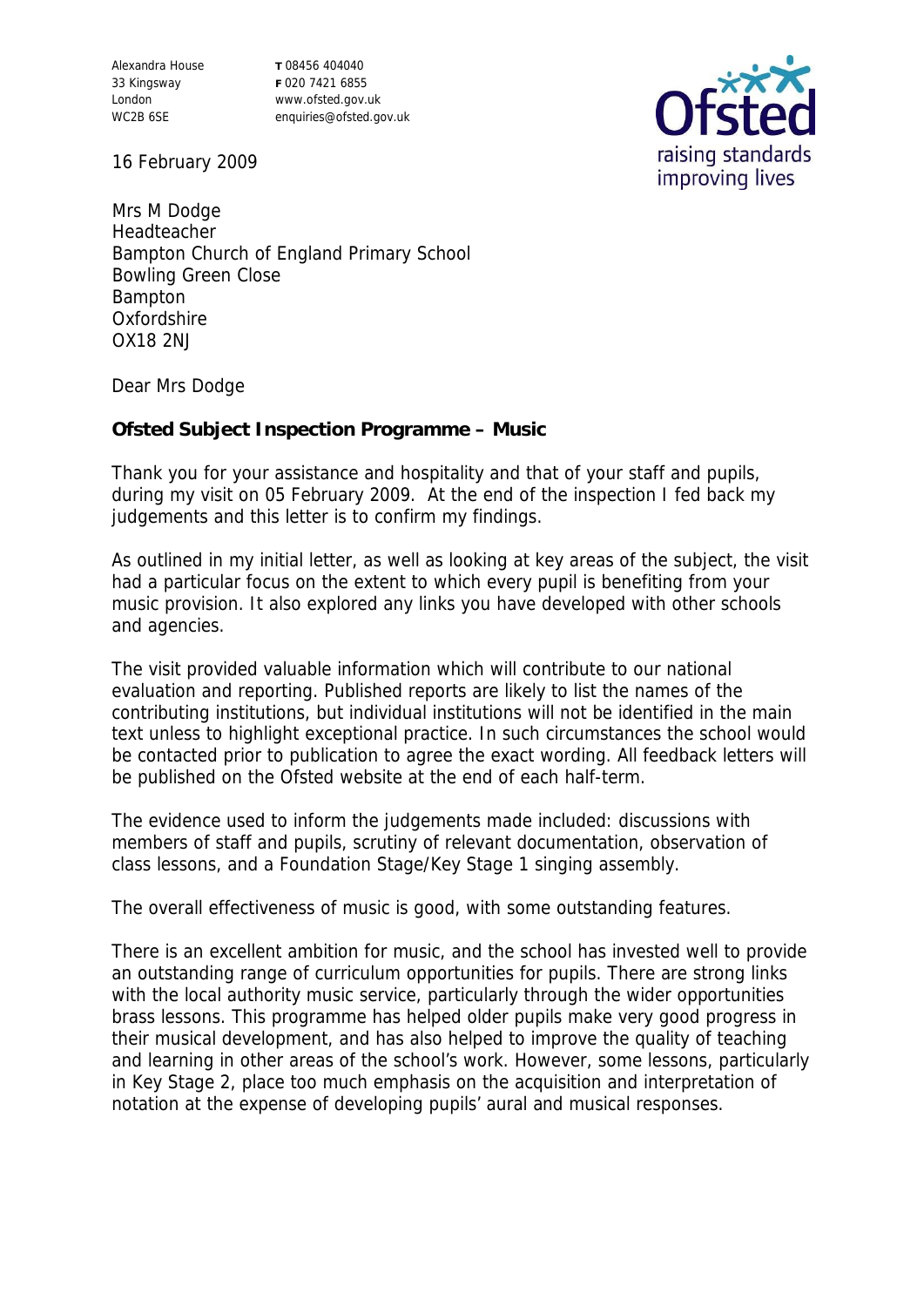## **Achievement and standards**

Achievement and standards in music are good, with some outstanding features.

- When they start school, children's musical development is in line with agerelated expectations. They have a repertoire of familiar songs and they particularly enjoy putting actions with their singing. By the end of Key Stage 2, standards are above average, and this represents good progress overall.
- Pupils make their best progress in playing instruments, particularly through the wider opportunities programme. Progress in singing is good, but is not yet outstanding because there are not enough opportunities for older pupils to develop singing in parts. Pupils have opportunities to develop their creative skills, but these skills are less developed than their performing skills.
- An outstanding feature is the very high proportion of pupils involved in additional instrumental tuition and extra-curricular activities. Furthermore, all groups of pupils are well-represented, including a good number of boys in the school choir. Music does much to help pupils' personal development and selfesteem, including those who find learning difficult.

## **Quality of teaching and learning**

The overall quality of teaching and learning is good.

- Pupils' behaviour and attitudes to music are outstanding. They are cooperative, and eager to participate and do well.
- Teachers have very good musical skills and are confident performers. Lessons always include practical musical activity. In the most effective lessons, there is a sustained focus on pupils' aural development. For example, in one lesson observed, the teacher led pupils through rhythm games, call-and-response singing exercises, and then taught them to play a melody on the recorder. Musical notation was skilfully introduced to pupils as a natural extension of these activities. Consequently, all pupils made excellent progress in their musical development. However, in contrast there are also lessons where pupils' musical participation is heavily dependent on their ability to read written notation, and consequently some pupils struggle to make progress in these sessions.
- Although it is clear that pupils make good musical progress overall, there is little formal assessment made of pupils' musical development. Audio recordings, including the use of information and communication technology (ICT), are rarely made of pupils' work. As a result, there is insufficient formal tracking of pupils' musical development and pupils do not always know how well they are achieving in music.

**Quality of the music curriculum and extra-curricular provision**

The overall quality of the curriculum and extra-curricular provision is outstanding.

• Pupils are offered a wide range of musical opportunities. Every pupil benefits from a weekly class music lesson, a singing session, and opportunities to learn instrumental skills. There is a thriving school choir, a recorder group, guitar club, and percussion band.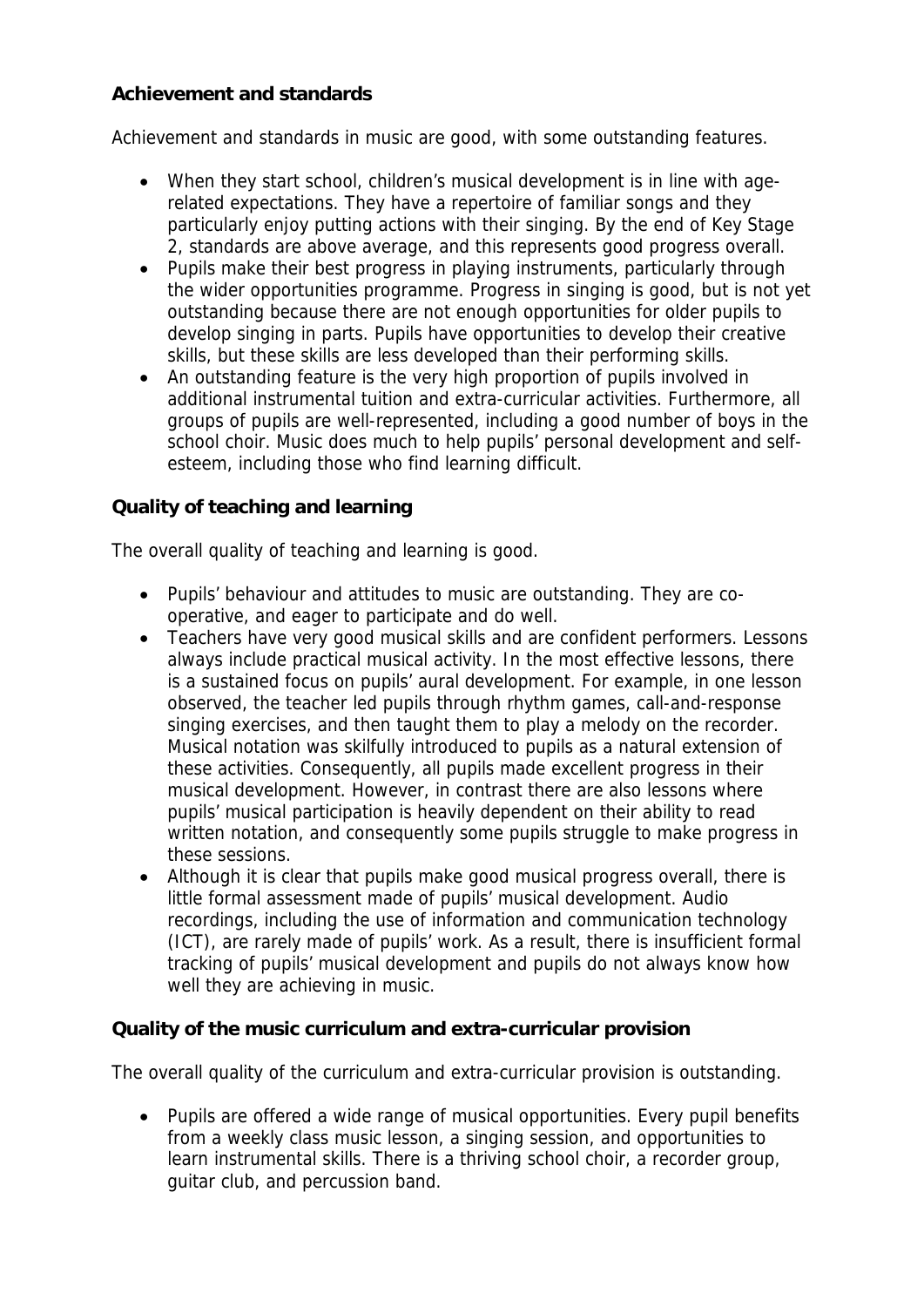- There is a detailed scheme of work to support class music lessons, which ensures a good breadth and depth in the curriculum. However, whilst this scheme has been used effectively for many years, it does not incorporate the work that is done in the wider opportunities programme.
- There are very good resources for teaching and learning music, including a full range of classroom instruments. The school has invested in a full class set of brass instruments to support the wider opportunities programme, and this means that every pupil is able to take an instrument home to practice inbetween lessons.

**Leadership and management of music**

The leadership and management of music are good, with some outstanding features.

- There is excellent commitment to music through the engagement of teachers with specialist music skills, purchase of instruments, and good allocation of curriculum time. In preparation for this inspection, you took the innovative step of surveying parents for their views about the quality of music in the school. Parents are, quite rightly extremely positive about the musical opportunities that are provided for their children. One parent said "it is wonderful how learning to play an instrument or sing is seen as a normal part of the school experience, rather than something only a few children do".
- Self-evaluation of music is excellent. The teaching of music co-ordinator, who took responsibility for leading the subject in September 2008, has benefited greatly from his involvement with the wider opportunities project. You recognise that there now needs to be more effective monitoring of teaching and learning across the school, to ensure that good practice is understood and applied by all teachers.
- There are some parents who would like to be kept better informed about their child's musical activities and progress, and this supports the need for the school to improve the way that pupils' musical progress is assessed.

**Subject Issues**

## **Partnership Links**

• The school's partnership with the local authority music service through the wider opportunities programme has brought excellent benefits to pupils and staff. However, partnerships with the partner secondary school are not as well developed.

## **Inclusion**

• The school makes outstanding efforts to ensure that every pupil is able to access opportunities in music. The school keeps detailed attendance registers for musical groups and knows that all groups are represented in these activities.